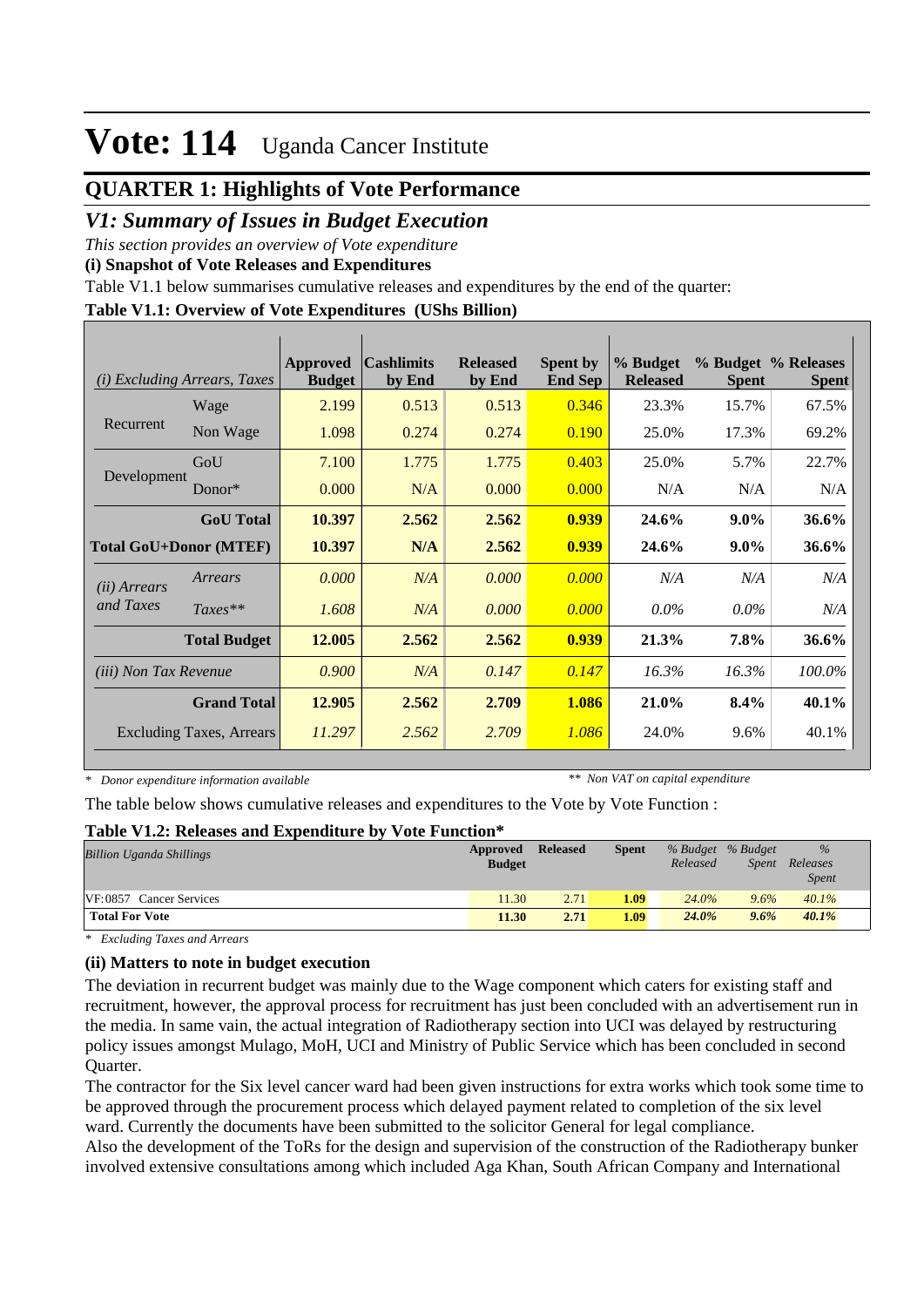## **QUARTER 1: Highlights of Vote Performance**

Atomic Energy Agency which delayed the start of the procurement process. Currently the process is at the best evaluated bidder and now due for signing

### **Table V1.3: High Unspent Balances and Over-Expenditure in the Domestic Budget (Ushs Bn)**

| (i) Major unpsent balances                                                                                                                                                                                                                                                                                                                                                             |
|----------------------------------------------------------------------------------------------------------------------------------------------------------------------------------------------------------------------------------------------------------------------------------------------------------------------------------------------------------------------------------------|
| <b>Programs, Projects and Items</b>                                                                                                                                                                                                                                                                                                                                                    |
| <b>1.37Bn Shs. Programme/Project:</b> 1120 Uganda Cancer Institute Project                                                                                                                                                                                                                                                                                                             |
| Reason: The contractor for the Six level cancer ward had been given instructions for extra works which took some time to be approved<br>through the procurement process which delayed payment related to completion of the six level ward. Currently the documents<br>have been submitted to the solicitor General for legal compliance.                                               |
| <b>Items</b>                                                                                                                                                                                                                                                                                                                                                                           |
| <b>1.05Bn Shs</b> Item: 231001 Non Residential buildings (Depreciation)                                                                                                                                                                                                                                                                                                                |
| Reason: the development of the ToRs for the design and supervision of the construction of the Radiotherapy bunker involved extensive<br>consultations among which included Aga Khan, South African Company and International Atomic Energy Agency which<br>delayed the start of the procurement process. Currently the process is at the best evaluated bidder and now due for signing |
| (ii) Expenditures in excess of the original approved budget                                                                                                                                                                                                                                                                                                                            |
| <b>Excluding Taxes and Arrears</b>                                                                                                                                                                                                                                                                                                                                                     |

## *V2: Performance Highlights*

*This section provides highlights of output performance, focusing on key outputs and actions impelemented to improve section performance.*

### **Table V2.1: Key Vote Output Indicators and Expenditures\***

| <i>Vote, Vote Function</i><br><b>Key Output</b> | <b>Approved Budget and</b><br><b>Planned outputs</b>                                                                                                                                                                                                                                                                                                                                                                                                                                                                                                                                    | <b>Cumulative Expenditure</b><br>and Performance                                                                                                                                                                                                                                                                                                                                                                                                                                                                                                                                                                                                                                                                                              | <b>Status and Reasons for any</b><br><b>Variation from Plans</b>             |
|-------------------------------------------------|-----------------------------------------------------------------------------------------------------------------------------------------------------------------------------------------------------------------------------------------------------------------------------------------------------------------------------------------------------------------------------------------------------------------------------------------------------------------------------------------------------------------------------------------------------------------------------------------|-----------------------------------------------------------------------------------------------------------------------------------------------------------------------------------------------------------------------------------------------------------------------------------------------------------------------------------------------------------------------------------------------------------------------------------------------------------------------------------------------------------------------------------------------------------------------------------------------------------------------------------------------------------------------------------------------------------------------------------------------|------------------------------------------------------------------------------|
| <b>Vote Function: 0857 Cancer Services</b>      |                                                                                                                                                                                                                                                                                                                                                                                                                                                                                                                                                                                         |                                                                                                                                                                                                                                                                                                                                                                                                                                                                                                                                                                                                                                                                                                                                               |                                                                              |
| Output: 085701                                  | <b>Cancer Research</b>                                                                                                                                                                                                                                                                                                                                                                                                                                                                                                                                                                  |                                                                                                                                                                                                                                                                                                                                                                                                                                                                                                                                                                                                                                                                                                                                               |                                                                              |
|                                                 | <i>Description of Performance:</i> Operationalization and Support<br>of the Established Institutional<br><b>Research Committees</b><br>(IRB, SRB, CAB and CBF<br>Alignment and Defining the<br>Directorates mandate.<br>Development of Institutional<br>training/Capacity building and<br>Research agenda<br>International and Regional<br>trainings and orientations<br>Coordinated.<br>Establishment of Cancer data<br>and surveillance centers.<br>Establishment of community<br>based Cancer registries<br>In house - cancer research<br>capacity is built and Studies<br>conducted | Conducted a workshop for IRB<br>members (IRB operations),<br>completed the IRB standard<br>operating procedure (SOP)<br>manual and furnished the IRB<br>office pending submission of<br>application to the UNCST for<br>site visit and accreditation<br>3 staff qualified for sponsorship<br>for the 2nd academic year<br>Call for applications for<br>sponsorship of staff for UCI<br>scholarships sent out, selection<br>process pending<br>Already subscribed to journals<br><b>Introduction into Mayuge</b><br>community already<br>accomplished. Work plan and<br>budget developed<br>Introduction to community<br>where the registry will be placed<br>has been done. Successfully<br>completed weeding of files in<br>the records unit | Inadequate funds during the<br>quarter and limitations of human<br>resources |
| <b>Output Cost:</b><br>Output: 085702           | UShs Bn:<br>0.483<br><b>Cancer Care Services</b>                                                                                                                                                                                                                                                                                                                                                                                                                                                                                                                                        | UShs Bn:<br>0.080                                                                                                                                                                                                                                                                                                                                                                                                                                                                                                                                                                                                                                                                                                                             | 16.5%<br>% Budget Spent:                                                     |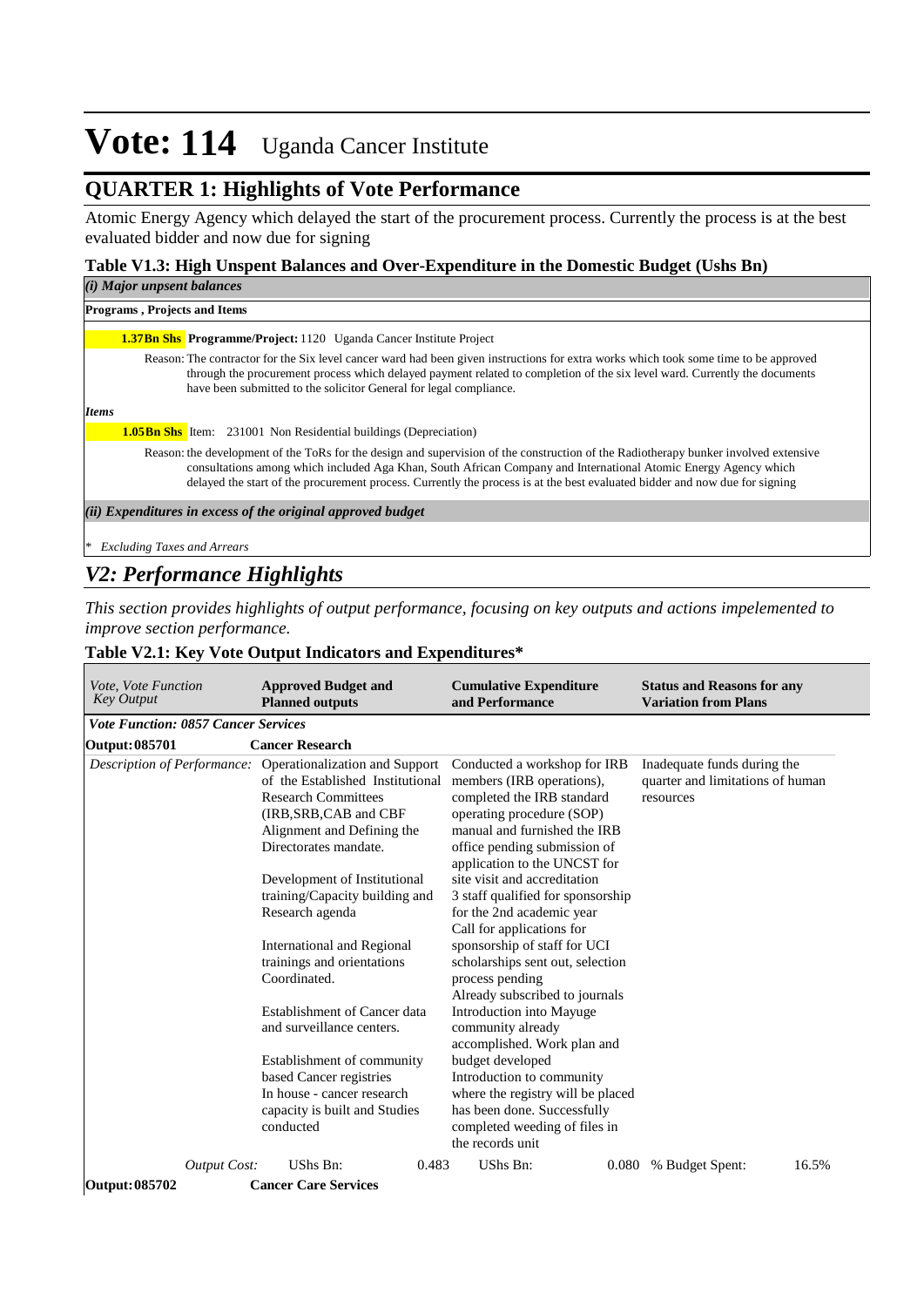# **QUARTER 1: Highlights of Vote Performance**

| Vote, Vote Function<br><b>Key Output</b> | <b>Approved Budget and</b><br><b>Planned outputs</b>                                                                                                                                                                                                                                                                                                                                                                         | <b>Cumulative Expenditure</b><br>and Performance                                                                                                                                                                                                                                                                                                                                                                                                                                                                                                                                                                                                                        | <b>Status and Reasons for any</b><br><b>Variation from Plans</b>                                                                                                                                                                                                                 |
|------------------------------------------|------------------------------------------------------------------------------------------------------------------------------------------------------------------------------------------------------------------------------------------------------------------------------------------------------------------------------------------------------------------------------------------------------------------------------|-------------------------------------------------------------------------------------------------------------------------------------------------------------------------------------------------------------------------------------------------------------------------------------------------------------------------------------------------------------------------------------------------------------------------------------------------------------------------------------------------------------------------------------------------------------------------------------------------------------------------------------------------------------------------|----------------------------------------------------------------------------------------------------------------------------------------------------------------------------------------------------------------------------------------------------------------------------------|
| Description of Performance:              | Patient Registration, diagnosis<br>and treatment<br>Patient Counseling and reviews<br>Provision of Social Support and<br>physiotherapy<br>Provision of palliative care<br>Patients fed<br>Support drugs and oral<br>chemotherapy dispensed to all<br>patients                                                                                                                                                                | 9,558 Chemotherapy<br>reconstitutions were provided<br>360 routine ward rounds<br>undertaken<br>Conducted 200 Lumber<br>punctures and bone marrow<br>aspirations<br>6130 meals were served to the<br>patients<br>Offered 35,000 patient days of<br>quality oncology nursing<br>services.<br>5394 person days of outpatient<br>care provided<br>946 Ultra sound scans were<br>performed<br>1342 x-ray examinations were<br>performed<br>Offered Psychosocial Support to<br>50 patients<br>567 patient days of<br>Physiotherapy sessions<br>conducted<br>14524 Laboratory investigations<br>were performed<br>5 Pathology reviews conducted<br>786 new patient admissions | Limited human resources and<br>delayed supply of sundries and<br>medical supplies                                                                                                                                                                                                |
| Performance Indicators:                  |                                                                                                                                                                                                                                                                                                                                                                                                                              |                                                                                                                                                                                                                                                                                                                                                                                                                                                                                                                                                                                                                                                                         |                                                                                                                                                                                                                                                                                  |
| No.of out-patients                       | 32,000                                                                                                                                                                                                                                                                                                                                                                                                                       | 5,394                                                                                                                                                                                                                                                                                                                                                                                                                                                                                                                                                                                                                                                                   |                                                                                                                                                                                                                                                                                  |
| No.of investigations<br>undertaken       | 42,000                                                                                                                                                                                                                                                                                                                                                                                                                       | 14,524                                                                                                                                                                                                                                                                                                                                                                                                                                                                                                                                                                                                                                                                  |                                                                                                                                                                                                                                                                                  |
| No. of in-patients treated               | 35,000                                                                                                                                                                                                                                                                                                                                                                                                                       | 35,000                                                                                                                                                                                                                                                                                                                                                                                                                                                                                                                                                                                                                                                                  |                                                                                                                                                                                                                                                                                  |
| <b>Output Cost:</b>                      | UShs Bn:<br>2.005                                                                                                                                                                                                                                                                                                                                                                                                            | <b>UShs Bn:</b><br>0.383                                                                                                                                                                                                                                                                                                                                                                                                                                                                                                                                                                                                                                                | % Budget Spent:<br>19.1%                                                                                                                                                                                                                                                         |
| Output: 085703                           | <b>Cancer Outreach Service</b>                                                                                                                                                                                                                                                                                                                                                                                               |                                                                                                                                                                                                                                                                                                                                                                                                                                                                                                                                                                                                                                                                         |                                                                                                                                                                                                                                                                                  |
|                                          | Description of Performance: Static Cancer screening clinics<br>Patient follow ups<br>Survivors' programs established<br>Cancer awareness campaigns<br>established<br>Information Education and<br>Communication<br>Materials produced<br>TV and Radio Talk shows<br>conducted<br>Community programs conducted 22000 people educated and<br>Conduct Mobile cancer care and sensitized during the Friday<br>continuity clinics | Carried out 45,000 Education<br>programs and awareness<br>campaigns which included radio transport and delay of funds<br>and TV programs<br>Screened 4000 clients for<br>cancers and conducted 134<br>biopsy, FNAC and papsmears<br>23 clients were diagnosed of<br>cancers and 19 cancer patients<br>from CCCP begun treatment<br>Static cancer clinics, outreaches<br>and referrals of whom 2598<br>were screened for cancer; with<br>2379 screened for breast cancer,<br>1512 for cervical cancer,, 401<br>prostate cancer, 217 for other<br>cancers including hepatitis B<br>and other chronic illnesses<br>while 300 were referred for                             | Reaching to communities still a<br>problem due to inadequacy in<br>Delay in funding IEC materials<br>production for awareness yet are<br>vital in cancer programs<br>Delayed repair of the UCI<br>mobile mammography Van<br>which has hindered running of<br>out-reach programs. |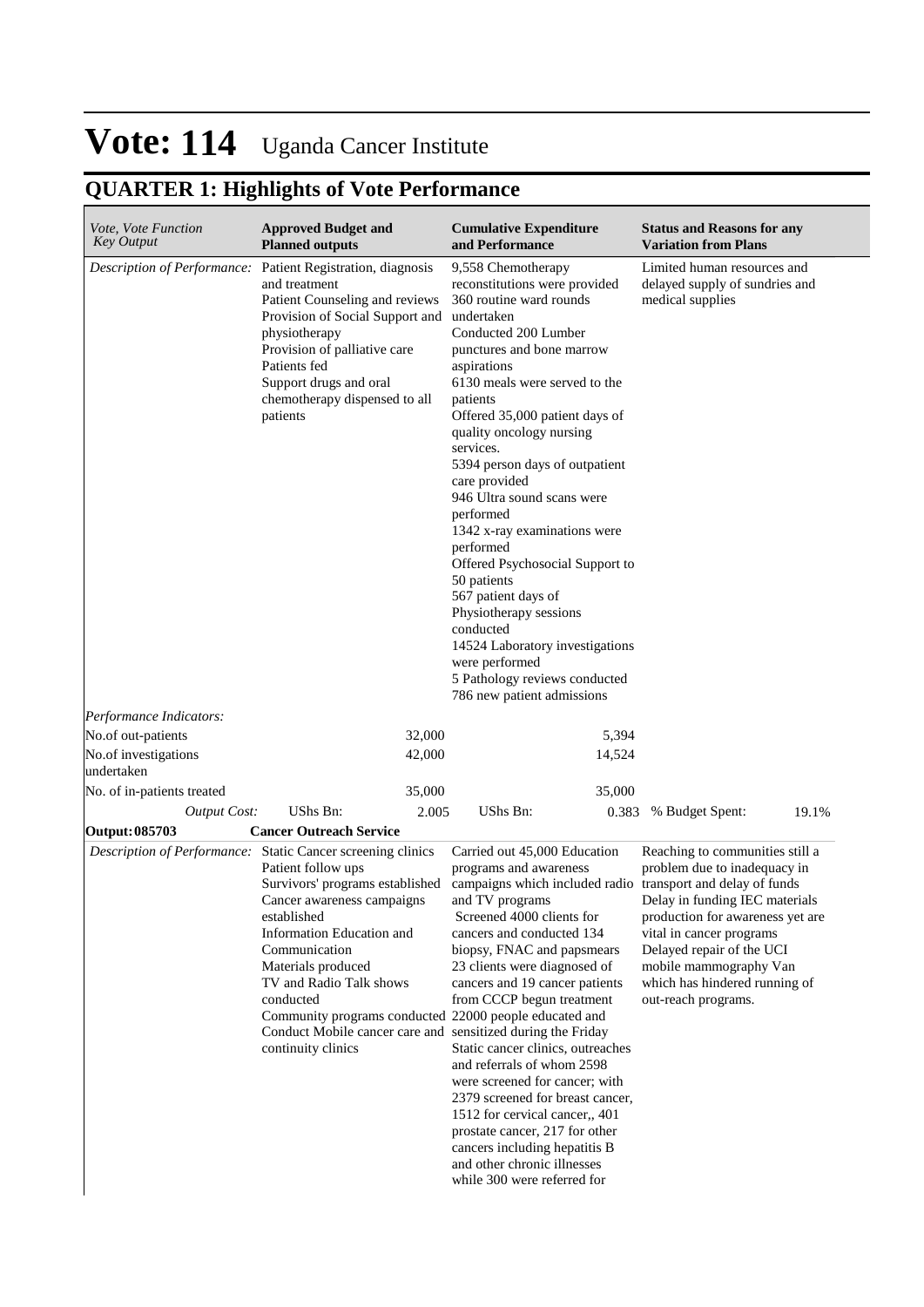## **QUARTER 1: Highlights of Vote Performance**

| <i>Vote, Vote Function</i><br>Key Output | <b>Approved Budget and</b><br><b>Planned outputs</b> |                        | <b>Cumulative Expenditure</b><br>and Performance                                                                                                                                                                                                                                                                             |       | <b>Status and Reasons for any</b><br><b>Variation from Plans</b> |         |
|------------------------------------------|------------------------------------------------------|------------------------|------------------------------------------------------------------------------------------------------------------------------------------------------------------------------------------------------------------------------------------------------------------------------------------------------------------------------|-------|------------------------------------------------------------------|---------|
|                                          |                                                      |                        | further care<br>16 Visiting Nursing officers, 35<br>Students involved in screening<br>were enrolled for training in<br>cancer screening<br>11 static weekly-Friday cancer<br>screening clinics conducted at<br>UCI, 13 outreaches conducted<br>during which 5 schools were<br>reached<br>250 cancer magazines were<br>issued |       |                                                                  |         |
| Performance Indicators:                  |                                                      |                        |                                                                                                                                                                                                                                                                                                                              |       |                                                                  |         |
| No. of outreach visits                   |                                                      | 22                     |                                                                                                                                                                                                                                                                                                                              | 12    |                                                                  |         |
| <b>Output Cost:</b>                      | UShs Bn:                                             | 0.516                  | UShs Bn:                                                                                                                                                                                                                                                                                                                     | 0.032 | % Budget Spent:                                                  | 6.3%    |
| <b>Vote Function Cost</b>                | <b>UShs Bn:</b>                                      |                        | 11.297 UShs Bn:                                                                                                                                                                                                                                                                                                              | 1.086 | % Budget Spent:                                                  | $9.6\%$ |
| <b>Cost of Vote Services:</b>            | UShs $Bn$ :                                          | 11.297 <i>UShs Bn:</i> |                                                                                                                                                                                                                                                                                                                              | 1.086 | % Budget Spent:                                                  | 9.6%    |

*\* Excluding Taxes and Arrears*

The six level cancer ward remains under utilized due to inadequate finances to furnish the bulding

### **Table V2.2: Implementing Actions to Improve Vote Performance**

| <b>Planned Actions:</b>                                                                                                     | <b>Actual Actions:</b>                                                                        | <b>Reasons for Variation</b>      |
|-----------------------------------------------------------------------------------------------------------------------------|-----------------------------------------------------------------------------------------------|-----------------------------------|
| Vote: 114 Uganda Cancer Institute                                                                                           |                                                                                               |                                   |
| Vote Function: 08 57 Cancer Services                                                                                        |                                                                                               |                                   |
| Continued dialogue with the development<br>of the National Cancer policy.<br>Development of a Strategic Investment<br>plan. | The Strategic plan was finalized and<br>currently pending presentation to the<br>stakeholders | Delayed by review by stakeholders |

### *V3: Details of Releases and Expenditure*

*This section provides a comprehensive summary of the outputs delivered by the Vote and further details of Vote expenditures by Vote Function and Expenditure Item.*

### **Table V3.1: GoU Releases and Expenditure by Output\***

| Billion Uganda Shillings                                      | Approved      | <b>Released</b> | <b>Spent</b> | $%$ GoU       | $%$ GoU       | $%$ GoU      |
|---------------------------------------------------------------|---------------|-----------------|--------------|---------------|---------------|--------------|
|                                                               | <b>Budget</b> |                 |              | <b>Budget</b> | <b>Budget</b> | Releases     |
|                                                               |               |                 |              | Released      | <i>Spent</i>  | <i>Spent</i> |
| <b>VF:0857 Cancer Services</b>                                | 10.40         | 2.56            | 0.94         | 24.6%         | $9.0\%$       | 36.6%        |
| Class: Outputs Provided                                       | 3.30          | 0.79            | 0.54         | 23.9%         | 16.3%         | 68.1%        |
| 085701 Cancer Research                                        | 0.48          | 0.12            | 0.08         | $25.0\%$      | 16.5%         | 66.1%        |
| 085702 Cancer Care Services                                   | 1.10          | 0.28            | 0.24         | 25.0%         | 21.3%         | 85.4%        |
| 085703 Cancer Outreach Service                                | 0.52          | 0.13            | 0.03         | $25.0\%$      | 6.3%          | 25.1%        |
| 085704 Cancer Institute Support Services                      | 0.89          | 0.22            | 0.18         | $25.0\%$      | 20.7%         | 82.9%        |
| 085705 Internal Audit                                         | 0.03          | 0.01            | 0.00         | 25.0%         | 9.4%          | 37.6%        |
| 085706 Radiotherapy Services                                  | 0.28          | 0.03            | 0.00         | 11.9%         | 0.6%          | 5.2%         |
| Class: Capital Purchases                                      | 7.10          | 1.78            | 0.40         | 25.0%         | 5.7%          | 22.7%        |
| 085772 Government Buildings and Administrative Infrastructure | 5.30          | 1.72            | 0.40         | 32.5%         | 7.6%          | 23.3%        |
| 085777 Purchase of Specialised Machinery & Equipment          | 1.80          | 0.05            | $\bf{0.00}$  | 2.9%          | $0.1\%$       | 3.8%         |
| <b>Total For Vote</b>                                         | 10.40         | 2.56            | 0.94         | 24.6%         | $9.0\%$       | 36.6%        |

*\* Excluding Taxes and Arrears*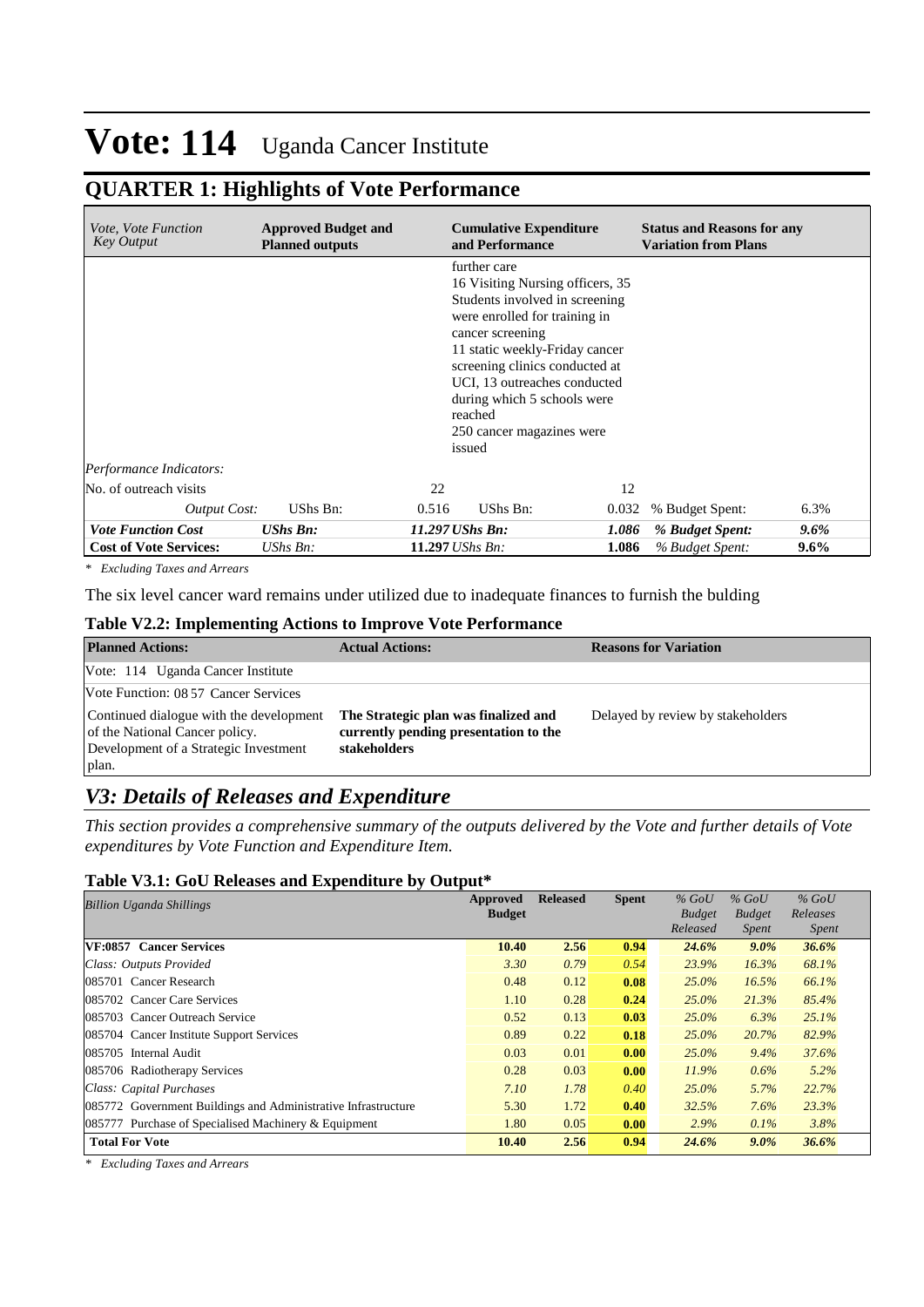## **QUARTER 1: Highlights of Vote Performance**

**Table V3.2: 2014/15 GoU Expenditure by Item**

| <b>Billion Uganda Shillings</b>                           | <b>Approved</b><br><b>Budget</b> | <b>Releases</b> | <b>Expend-</b><br>iture | % Budged<br><b>Released</b> | % Budget<br><b>Spent</b> | %Releases<br><b>Spent</b> |
|-----------------------------------------------------------|----------------------------------|-----------------|-------------------------|-----------------------------|--------------------------|---------------------------|
| <b>Output Class: Outputs Provided</b>                     | 3.30                             | 0.79            | 0.54                    | 23.9%                       | 16.3%                    | 68.1%                     |
| 211101 General Staff Salaries                             | 2.20                             | 0.51            | 0.35                    | 23.3%                       | 15.7%                    | 67.5%                     |
| 211103 Allowances                                         | 0.11                             | 0.03            | 0.03                    | 25.0%                       | 24.7%                    | 98.9%                     |
| 213001 Medical expenses (To employees)                    | 0.00                             | 0.00            | 0.00                    | 25.0%                       | 22.9%                    | 91.8%                     |
| 213002 Incapacity, death benefits and funeral expenses    | 0.00                             | 0.00            | 0.00                    | 25.0%                       | 25.0%                    | 100.0%                    |
| 221001 Advertising and Public Relations                   | 0.03                             | 0.01            | 0.00                    | 25.0%                       | 10.2%                    | 40.6%                     |
| 221002 Workshops and Seminars                             | 0.03                             | 0.01            | 0.01                    | 25.0%                       | 24.0%                    | 96.0%                     |
| 221003 Staff Training                                     | 0.04                             | 0.01            | 0.01                    | 25.0%                       | 24.8%                    | 99.3%                     |
| 221006 Commissions and related charges                    | 0.01                             | 0.00            | 0.00                    | 25.0%                       | 25.0%                    | 100.0%                    |
| 221007 Books, Periodicals & Newspapers                    | 0.01                             | 0.00            | 0.00                    | 25.0%                       | 0.0%                     | 0.0%                      |
| 221008 Computer supplies and Information Technology (IT)  | 0.04                             | 0.01            | 0.01                    | 25.0%                       | 24.3%                    | 97.2%                     |
| 221009 Welfare and Entertainment                          | 0.02                             | 0.01            | 0.01                    | 25.0%                       | 24.5%                    | 98.0%                     |
| 221010 Special Meals and Drinks                           | 0.08                             | 0.02            | 0.01                    | 25.0%                       | 8.5%                     | 34.0%                     |
| 221011 Printing, Stationery, Photocopying and Binding     | 0.07                             | 0.02            | 0.00                    | 25.0%                       | 2.3%                     | 9.0%                      |
| 221012 Small Office Equipment                             | 0.03                             | 0.01            | 0.01                    | 25.0%                       | 24.9%                    | 99.5%                     |
| 221016 IFMS Recurrent costs                               | 0.02                             | 0.00            | 0.00                    | 25.0%                       | 25.0%                    | 100.0%                    |
| 221017 Subscriptions                                      | 0.00                             | 0.00            | 0.00                    | 25.0%                       | 24.2%                    | 97.0%                     |
| 222001 Telecommunications                                 | 0.08                             | 0.02            | 0.02                    | 25.0%                       | 25.0%                    | 100.0%                    |
| 223004 Guard and Security services                        | 0.03                             | 0.01            | 0.01                    | 25.0%                       | 25.0%                    | 100.0%                    |
| 223005 Electricity                                        | 0.05                             | 0.01            | 0.00                    | 25.0%                       | 0.0%                     | 0.0%                      |
| 223006 Water                                              | 0.04                             | 0.01            | 0.00                    | 25.0%                       | 0.0%                     | 0.0%                      |
| 223007 Other Utilities- (fuel, gas, firewood, charcoal)   | 0.01                             | 0.00            | 0.00                    | 25.0%                       | 21.7%                    | 87.0%                     |
| 224004 Cleaning and Sanitation                            | 0.05                             | 0.01            | 0.00                    | 25.0%                       | 7.6%                     | 30.4%                     |
| 224005 Uniforms, Beddings and Protective Gear             | 0.02                             | 0.01            | 0.00                    | 25.0%                       | 4.3%                     | 17.3%                     |
| 225001 Consultancy Services- Short term                   | 0.03                             | 0.01            | 0.01                    | 25.0%                       | 24.3%                    | 97.3%                     |
| 227001 Travel inland                                      | 0.09                             | 0.02            | 0.02                    | 25.0%                       | 24.9%                    | 99.7%                     |
| 227002 Travel abroad                                      | 0.04                             | 0.01            | 0.01                    | 25.0%                       | 24.8%                    | 99.0%                     |
| 227003 Carriage, Haulage, Freight and transport hire      | 0.00                             | 0.00            | 0.00                    | 25.0%                       | 25.0%                    | 100.0%                    |
| 227004 Fuel, Lubricants and Oils                          | 0.05                             | 0.01            | 0.01                    | 25.0%                       | 25.0%                    | 100.0%                    |
| 228001 Maintenance - Civil                                | 0.01                             | 0.00            | 0.00                    | 25.0%                       | 8.9%                     | 35.6%                     |
| 228002 Maintenance - Vehicles                             | 0.04                             | 0.01            | 0.00                    | 25.0%                       | 5.7%                     | 22.8%                     |
| 228003 Maintenance – Machinery, Equipment & Furniture     | 0.06                             | 0.02            | 0.01                    | 25.0%                       | 19.8%                    | 79.3%                     |
| 228004 Maintenance – Other                                | 0.02                             | 0.00            | 0.00                    | 25.0%                       | 22.6%                    | 90.3%                     |
| <b>Output Class: Capital Purchases</b>                    | 8.71                             | 1.78            | 0.40                    | 20.4%                       | 4.6%                     | 22.7%                     |
| 231001 Non Residential buildings (Depreciation)           | 4.40                             | 1.43            | 0.38                    | 32.6%                       | 8.6%                     | 26.5%                     |
| 231005 Machinery and equipment                            | 1.80                             | 0.05            | 0.00                    | 2.9%                        | 0.1%                     | 3.8%                      |
| 281503 Engineering and Design Studies & Plans for capital | 0.80                             | 0.26            | 0.00                    | 32.5%                       | 0.0%                     | 0.0%                      |
| 281504 Monitoring, Supervision & Appraisal of capital wor | 0.10                             | 0.03            | 0.02                    | 30.0%                       | 21.5%                    | 71.6%                     |
| 312204 Taxes on Machinery, Furniture & Vehicles           | 1.61                             | 0.00            | 0.00                    | 0.0%                        | 0.0%                     | N/A                       |
| <b>Grand Total:</b>                                       | 12.01                            | 2.56            | 0.94                    | 21.3%                       | 7.8%                     | 36.6%                     |
| <b>Total Excluding Taxes and Arrears:</b>                 | 10.40                            | 2.56            | 0.94                    | 24.6%                       | $9.0\%$                  | 36.6%                     |

### **Table V3.3: GoU Releases and Expenditure by Project and Programme\***

| <b>Billion Uganda Shillings</b>         | Approved<br><b>Budget</b> | <b>Released</b> | <b>Spent</b> | $%$ GoU<br><b>Budget</b><br>Released | $%$ GoU<br><b>Budget</b><br><i>Spent</i> | $%$ GoU<br>Releases<br><b>Spent</b> |
|-----------------------------------------|---------------------------|-----------------|--------------|--------------------------------------|------------------------------------------|-------------------------------------|
| VF:0857 Cancer Services                 | 10.40                     | 2.56            | 0.94         | 24.6%                                | $9.0\%$                                  | 36.6%                               |
| <b>Recurrent Programmes</b>             |                           |                 |              |                                      |                                          |                                     |
| 01<br>Management                        | 0.89                      | 0.22            | 0.18         | $25.0\%$                             | 20.7%                                    | 82.9%                               |
| $ 02\rangle$<br><b>Medical Services</b> | 2.10                      | 0.53            | 0.35         | $25.0\%$                             | 16.5%                                    | 66.2%                               |